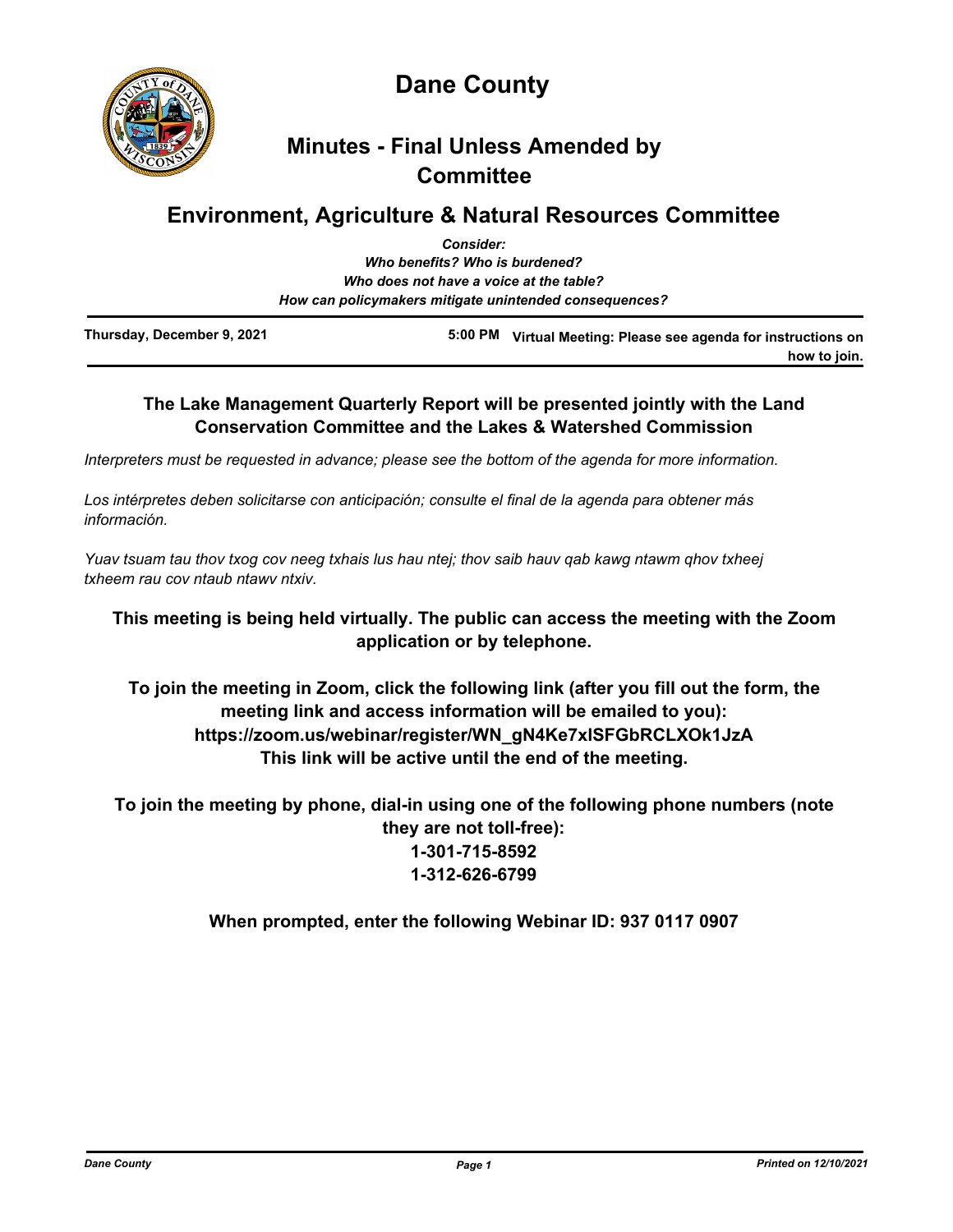**If you want to submit a written comment for this meeting, or send handouts for committee members, please send them to lwrd@countyofdane.com**

**PROCESS TO PROVIDE PUBLIC COMMENT: ANY MEMBERS OF THE PUBLIC WISHING TO REGISTER TO SPEAK ON/SUPPORT/OPPOSE AN AGENDA ITEM MUST REGISTER USING THE LINK ABOVE (even if you plan to attend using your phone).** 

**Registrations to provide public comment will be accepted until 30 minutes prior to the beginning of the meeting.** 

**If you join the meeting with Zoom, when the item you have registered for is before the board/committee, you will be promoted to a panelist. Once a panelist, you can turn on your webcam and you will be able to unmute yourself.** 

**If you join the meeting with your phone, when the item you have registered for is before the board/committee, you will be unmuted and hear, "the host would like you to unmute your microphone, you can press \*6 to unmute." Please press \*6.**

**If you indicated that you would like to be called if you aren't attending the Zoom meeting when the item you have registered for is before the board/committee, you will be called. Please answer your phone. You will be directed to press 1 to join the meeting and then \*6 to unmute yourself.**

# **A. Call To Order**

**Chair Ritt called the meeting to order at 5:00 pm.**

**YGP Member Jain excused.**

**Others present: Supervisor Dave Ripp, Susan West**

#### **Staff present: Amy Piaget, Steve Ottelien, Laura Hicklin**

Present: 5 - YOGESH CHAWLA, MICHELE RITT, ANTHONY GRAY, HOLLY HATCHER and KATE MCGINNITY

**Excused:** 1 - JEREMY LEVIN

# **B. Consideration of Minutes**

| 2021           | Minutes of the November 11, 2021 Environment, Agriculture & Natural |
|----------------|---------------------------------------------------------------------|
| <b>MIN-458</b> | <b>Resources Committee</b>                                          |

*Attachments:* [EANR 11.11.21](http://dane.legistar.com/gateway.aspx?M=F&ID=7d530808-394f-4c3a-9f91-43c735174810.pdf)

**A motion was made by MCGINNITY, seconded by HATCHER, that the Minutes be approved. The motion carried by a voice vote 5-0.**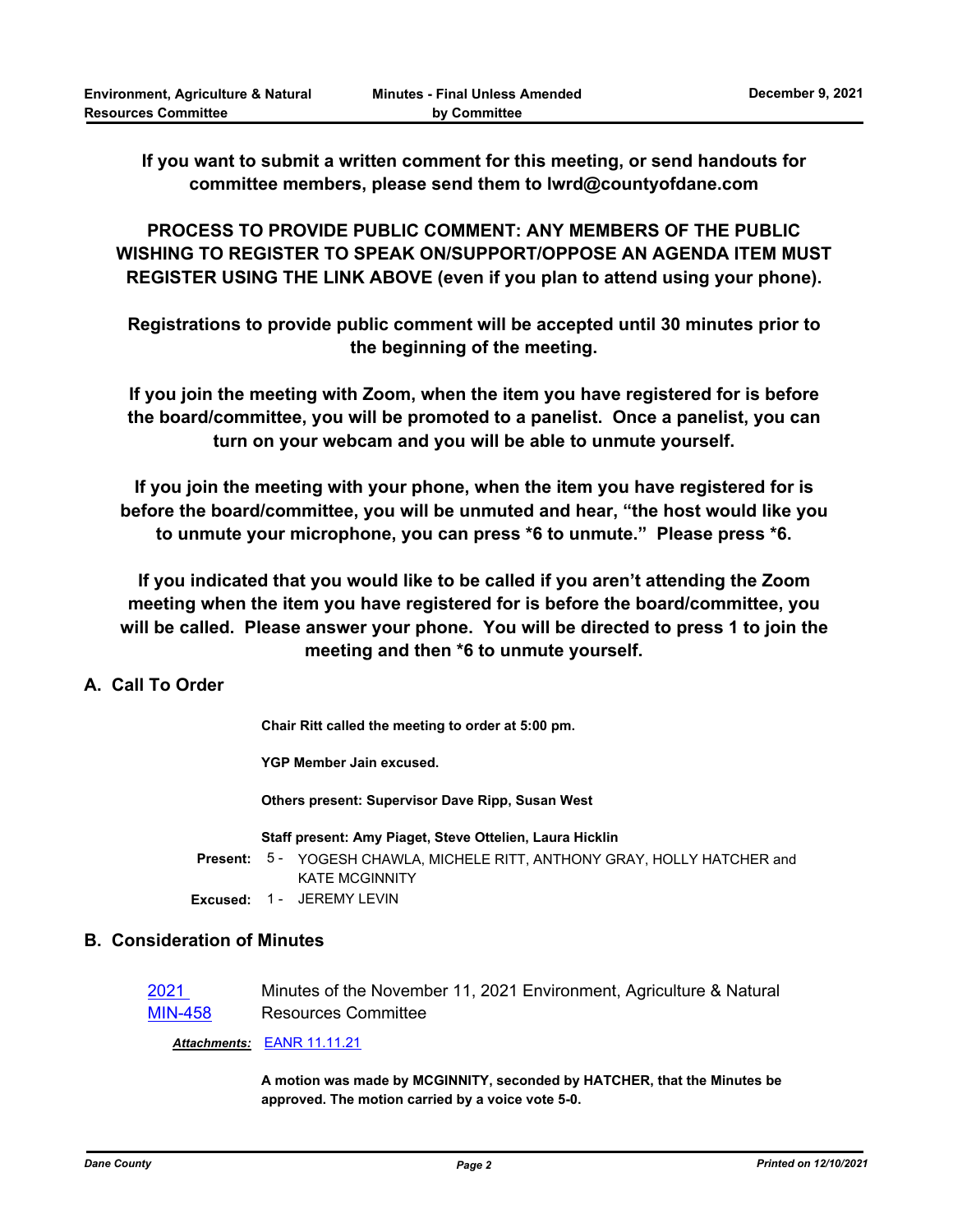## **C. Fund Transfers**

### **D. Referrals (Resolutions & Ordinance Amendments)**

2021 [RES-253](http://dane.legistar.com/gateway.aspx?m=l&id=/matter.aspx?key=21588) AUTHORIZING ACCEPTANCE OF REVENUE FROM ATC - BLACK EARTH CREEK WILDLIFE AREA, SUNNYSIDE UNIT

*Sponsors:* RIPP

[2021 RES-253](http://dane.legistar.com/gateway.aspx?M=F&ID=3d946761-d64f-4220-95ff-6a48d69de570.pdf) *Attachments:*

[2021 RES-253 as Amended by EANR on 12/9/21](http://dane.legistar.com/gateway.aspx?M=F&ID=284b6ea9-ad3d-4a65-9b63-33d43b562348.pdf)

[2021 RES-253 Fiscal Note](http://dane.legistar.com/gateway.aspx?M=F&ID=eb19a792-0a15-4cf9-9e0b-d6cd4b808c99.pdf)

**A motion was made by MCGINNITY, seconded by HATCHER, that the Resolution Requiring 2/3rds Vote be recommended for approval.** 

**A motion was made by CHAWLA, seconded by RITT, that the Resolution Requiring 2/3rds Vote be amended by adding the following clause at the end: "Now, therefore, be it finally resolved, that the Dane County Board of Supervisors continues to oppose the Cardinal Hickory project as per 2017 Res. 264." The motion carried by a voice vote 5-0.**

**A motion was made by MCGINNITY, seconded by HATCHER, that the Resolution Requiring 2/3rds Vote be recommended for approval as amended. The motion carried by a voice vote 5-0.**

2021 [RES-264](http://dane.legistar.com/gateway.aspx?m=l&id=/matter.aspx?key=21638) AUTHORIZING THE PURCHASE OF LAND FOR THE ICE AGE NATIONAL SCENIC TRAIL

*Sponsors:* RIPP, BARE, ERICKSON, KIEFER, RITT and JOERS

#### [2021 RES-264](http://dane.legistar.com/gateway.aspx?M=F&ID=a00620e3-37c4-4445-a3eb-d10506c068fd.pdf) *Attachments:*

[2021 RES-264 FISCAL NOTE](http://dane.legistar.com/gateway.aspx?M=F&ID=134e283e-d4ae-4717-9c03-ae19b131c73a.pdf)

[2021 RES-264 Subject Map](http://dane.legistar.com/gateway.aspx?M=F&ID=58e8ad60-d61e-4782-9a30-2b8cabd4daac.pdf)

[2021 RES-264 AREA MAP](http://dane.legistar.com/gateway.aspx?M=F&ID=caf2db1d-9416-4e95-9458-bf2e4e76cf25.pdf)

**A motion was made by CHAWLA, seconded by HATCHER, that the Resolution Requiring 2/3rds Vote be recommended for approval. The motion carried by a voice vote 5-0.**

#### **E. Items Requiring Committee Action**

*Supervisor Gray left at 5:30 pm.*

**Present:** 4 - YOGESH CHAWLA, MICHELE RITT, HOLLY HATCHER and KATE MCGINNITY

**Excused:** 2 - JEREMY LEVIN and ANTHONY GRAY

# **F. Presentations**